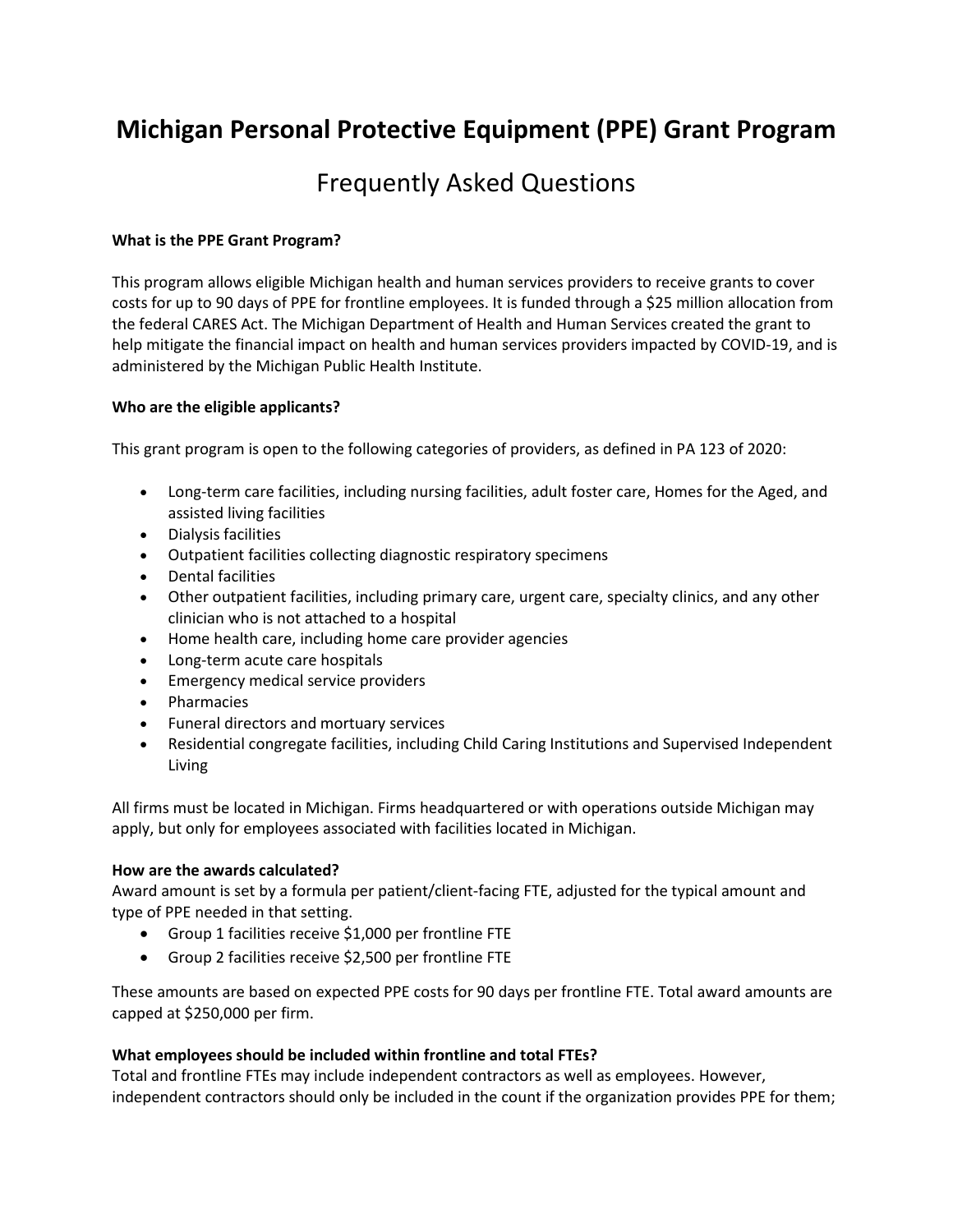it should not include independent contractors that provide their own PPE. The number of frontline FTEs should include only employees and independent contractors required to wear full PPE provided by the organization to conduct close-contact, client-facing job functions. This number would not include employees such as receptionists who may wear a face mask to speak with members of the public, but are not in close contact with them.

#### **What are Group 1 and Group 2 facilities?**

Facilities are grouped together into categories based on the on typical acuity and number of clients or patients served, which affects the total amount of PPE needed daily, and the type of PPE needed (for example, whether N95 masks or surgical masks are used, and if gowns are required).

Group 1 settings:

- Dialysis facilities
- Other outpatient facilities
- Pharmacies
- Funeral directors and mortuary services
- Residential congregate facilities
- Child Caring Institutions
- Supervised Independent Living

#### Group 2 settings:

- Long-term care facilities
- Outpatient facilities collecting diagnostic respiratory specimens
- Dental facilities
- Home health care
- Long-term acute care hospitals
- Emergency medical service providers

#### **Are payments made as a cash advance or a reimbursement?**

Payments are made as a reimbursement to firms receiving awards, based on actual PPE purchasing costs incurred up to the award amount.

#### **What is an eligible purchase?**

Purchase must be for PPE to reduce the spread of COVID-19. Eligible products include: surgical masks, filtering facepiece respirators, gloves, gowns, and eye protection. Supplies to not need to be FDAapproved, as medical grade supplies are not mandatory in all scenarios. However, homemade PPE is not covered, and funds may not be used to purchase cleaning supplies or uniforms.

#### **What time period must PPE have been purchased within?**

PPE must have been purchased on or after March 1, 2020, and delivered before December 30, 2020. Proof of purchase and delivery will be required.

#### **When is the application period?**